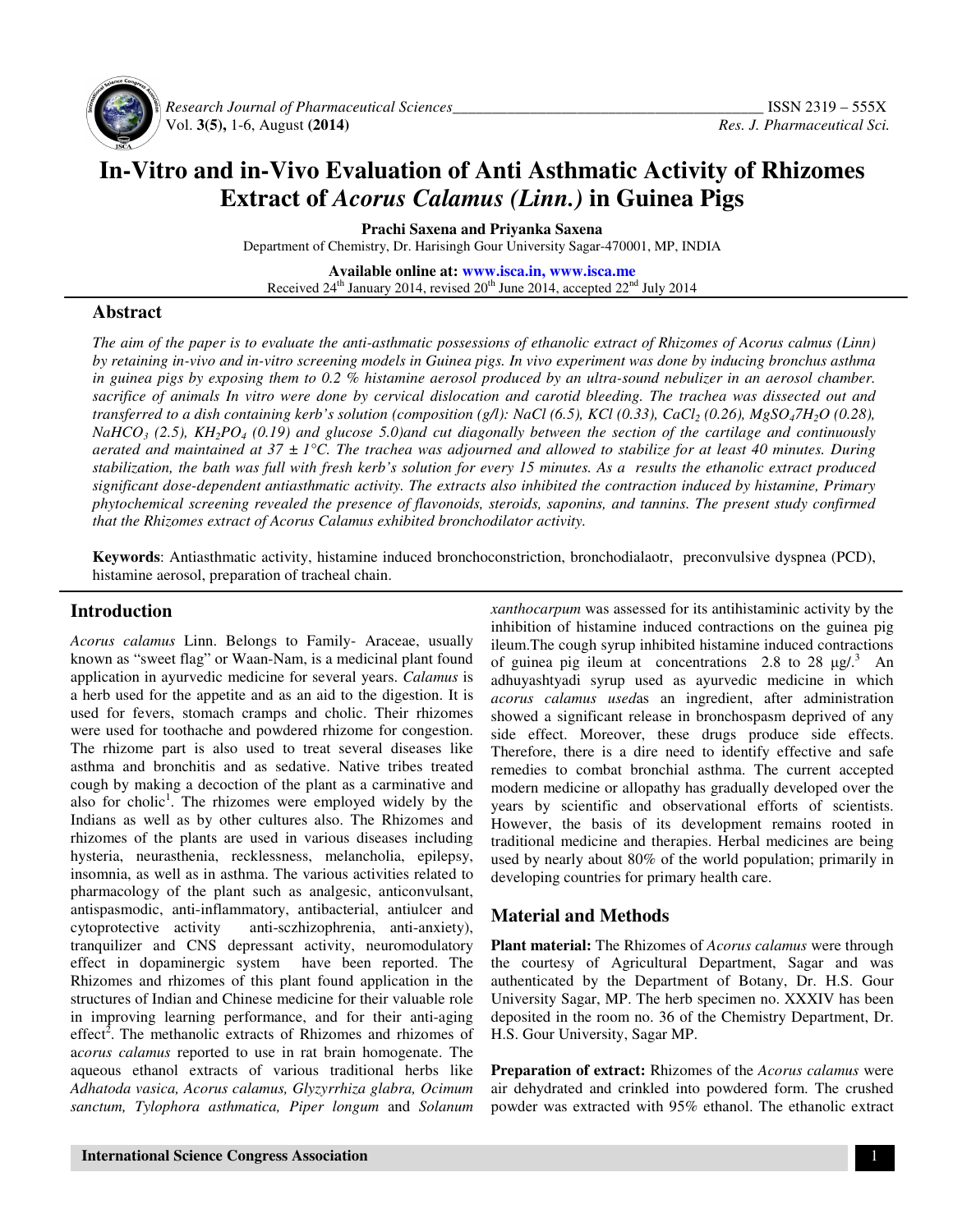was concentrated under reduced pressure to get a brown viscous mass.

**Experimental animals:** Approval for the use of animals in the experiments was obtained from the Institutional Animal Ethics Committee, Dr. H.S. Gour University Sagar, M.P. (Animal Eths. comm./DB-204) . Guinea pig of either sex, weighing (250-400 gm) and albino mice (25-30 gm) were used in this study. Animals were lodged under standard environmental conditions of temperature and humidity for 24 hrs and with water adlibitum.

**Acute toxicity studies***:* Acute toxicity studies were implemented on Albino mice of either sex selected by sampling technique. The animals were fasted for 4hrs with free access to water only. The ethanolic extract of *Acorus Calamus* was administered orally with varying doses. The mortality was experimened for three days. If mortality was observed in 2/3 or 3/3 of animals, Then dose administered was considered as a toxic dose. However, if the mortality was observed in one mouse out of three animals then the same dose was repetitive to confirm the toxic effect. If mortality was not observed, then procedure repeated with higher dose such as 100, 200 and 400  $mg/kg-1<sup>4</sup>$ .

**Evaluation of Antiasthmatic activity: Solated Guinea pig ileum preparation (in-vitro)**<sup>5-8</sup>: Guinea pigs of either sex (250-400 gm) were grouped into four. Each group contains six animals and were allowed to starve overnight and free access to water. Animals were sacrificed by cervical dislocation and carotid bleeding. The trachea was dissected out and transferred to a dish containing kerb's solution (composition (g/l): NaCl  $(6.5)$ , KCl  $(0.33)$ , CaCl<sub>2</sub>  $(0.26)$ , MgSO<sub>4</sub>7H<sub>2</sub>O  $(0.28)$ , NaHCO<sub>3</sub>  $(2.5)$ ,  $KH<sub>2</sub>PO<sub>4</sub>$   $(0.19)$  and glucose 5.0) and cut crosswise between the sections of the cartilage of the trachea and continuously ventilated and maintained at  $37 \pm 1$ °C. The adjourned trachea was allowed to make steady for at least 40 minutes. On equilibrium, the bath was supplied with fresh kerb's solution for every 15 minutes. Then cumulative concentration response to histamine in the absence and presence of ethanolic extract of *Rhizomes of Acorus Calamus* were recorded with a  $(0.25 \text{ mm/sec})$  kymograph<sup>9-11</sup>.

**Histamine Aerosol induced bronchoconstriction in Guinea pigs (in-vivo)12-14:** Histamine was dissolved in distilled water to prepare 0.2% w/v solution. Experimentally bronchial asthma was induced in *guinea pigs* by exposing histamine aerosol by an ultra-sound nebulizer in an aerosol chamber (30 x 15 x 15cm) made of Perspex glass. The required time for appearance of preconvulsive dyspnoea produced by the histamine was noted for each animal. Each animal was placed in the histamine chamber and exposed to 0.2 % histamine aerosol. The preconvulsion time (PCT), i.e. the time of aerosol exposure to the start of dyspnoea leading to the appearance of convulsion, was noted. As quickly as the preconvulsion dyspnoea (PCD) was recorded, the animals were removed from the chamber and positioned in fresh air for

recover. This time for preconvulsive dyspnoea was recorded as basal value. *Guinea pigs* were then allowed to recover from dyspnoea for 2 days. After that, the animals were allotted to four different groups of 4-5 animals per group. Animals in group 1 served as control and received distilled water. The animals of group 2 and 3 were given, by oral intubation, 200 and 500mg/kg of the plant extract, respectively, while group 4 received the standard drug - Chlorpheniramine maleate, intraperitoneally. After receiving the drugs, all the animals were again exposed to histamine aerosol in the chamber, one hour, four hours and 24 hrs, to determine pre convulsive time (PCT).

The protection untaken by the treatment was calculated using the formula

Percentage protection

 $=\frac{\text{Eia}-\text{Eib}}{\text{Eib}} \times 100$ Etb  $\frac{\text{Eta} - \text{Etb}}{\times 100}$  (% Protection offered by the extract)

Where: Eta is the mean of PCT (preconvulsion time) before administration of test drugs. Etb is the mean of PCT (preconvulsion time) after administration of test drugs at 1 hr, 4 hr and 24 hrs.

**Statistical analysis:** All the values of *in vitro* and *in vivo* anti asthmatic activity were expressed as mean ± Standard error of mean (S.E.M) and was examined for significance by ANOVA (analysis of variance) and groups were compared by Dunnett's test for individual comparison of groups with control. P Value were measured moderate significant at P<0.01, <0.001 level.

## **Results and Discussion**

**Isolated Guinea pig ileum preparation:** Ethanolic extract of Rhizomes of *Acorus Calamus (Linn)* displayed significant (\*\**p*<0.001) percent decreased contraction at 100µg/ml in isolated Guinea pig ileum preparation (table 1).

**Table–1 Effect of ethanol extract of Rhizomes of Acorus Calamus Linn (100**µ**g/ml) on histamine induced contraction on isolated guinea pig ileum**

| Dose<br>(ml) | Control<br>(Distilled<br>water)<br>$(10\mu g/ml)$ | <b>Acorus Calamus</b><br><b>Ethanolic extract</b><br>$(100\mu\text{g/ml})$ | <b>Chlorpheniramine</b><br>maleate (CPM)<br>$(10\mu\text{g/ml}))$ |
|--------------|---------------------------------------------------|----------------------------------------------------------------------------|-------------------------------------------------------------------|
| 0.1          | $44.12 \pm 2.16$                                  | 18.26±0.98**                                                               | $19.26 \pm 1.36$ **                                               |
| 0.2          | $65.43\pm3.04$                                    | $30.15 \pm 1.67$ **                                                        | $32.67 \pm 1.76$ **                                               |
| 0.4          | $67.94 \pm 2.28$                                  | 32.17±1.14**                                                               | $41.22 \pm 2.72**$                                                |
| 0.8          | 78.5±2.53                                         | $35.22 \pm 1.31**$                                                         | $41.22 \pm 2.33**$                                                |
| 1.6          | $83.4 \pm 1.72$                                   | $47.60 \pm 0.81$ **                                                        | 56.20±1.99**                                                      |
| 3.2          | 100±1.69                                          | $49.24 \pm 0.98**$                                                         | $65.00\pm2.26**$                                                  |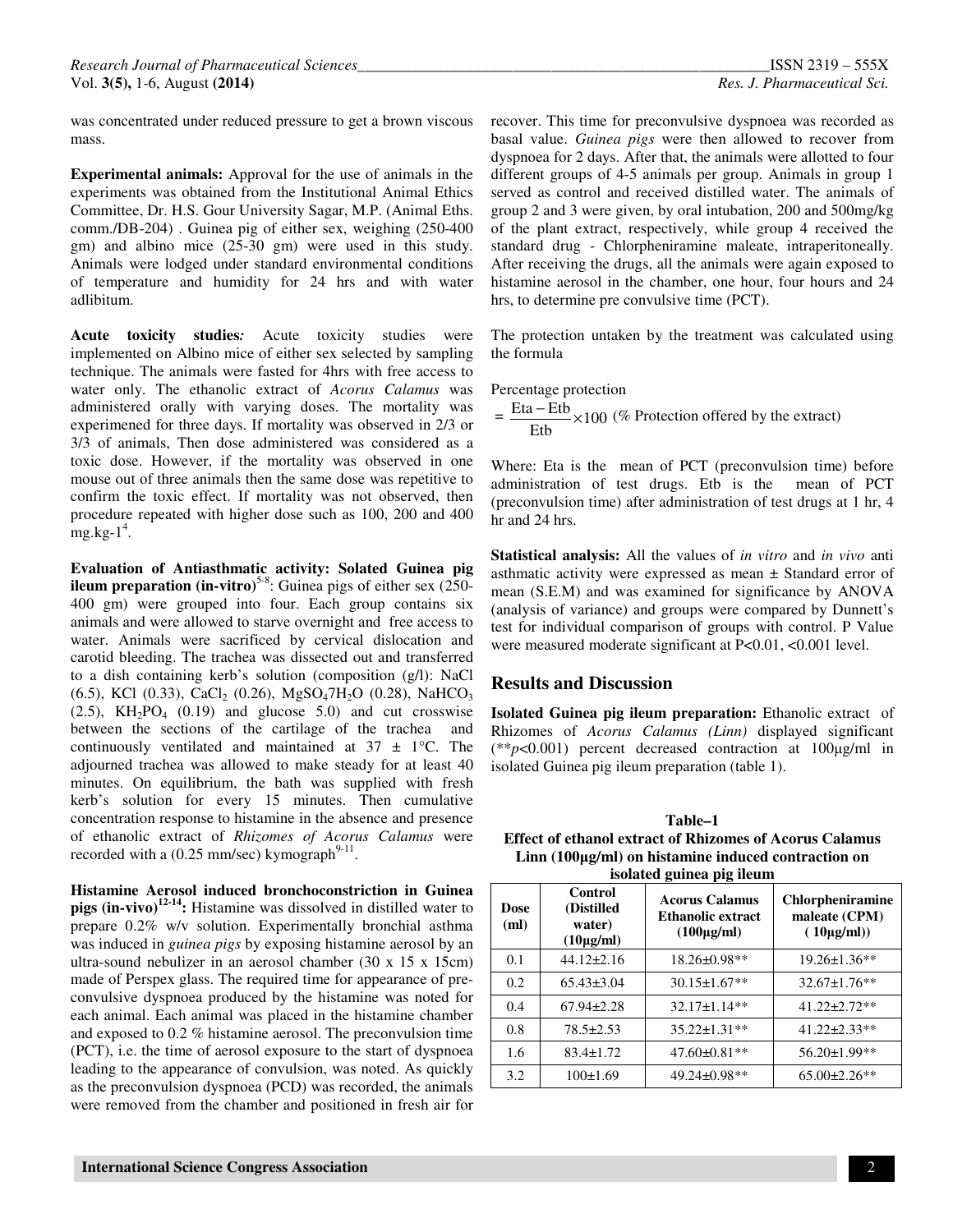n=5, values are mean  $\pm$  SEM. Control = DRC of histamine in absence of ACEE extract. ACEE  $(100\mu\text{g/ml})$  = DRC of histamine in presence of ethanolic extract of *Acorus Calamus*, CPM (10µg/ml) = DRC of histamine in presence of chlorpheniramine maleate which is standard  $(10\mu g/ml)$ . Statistical analysis done by using Student's t-test and ANOVA followed by Dunnet's test.  $p<0.05$ , \*\*  $p< 0.01$ , \*\*\*  $p< 0.001$ significantly different from control.

**Histamine induced bronchoconstriction bronchoconstriction in Guinea pigs:** The ethanolic extract of Rhizomes of *Acorus Calamus (Linn)* expressively extended the latent period of spasms followed by exposing to histamine aerosol at the dose of 400mg/kg, p.o. which showed extreme protection of 48.9 % at time 4 hour as compared to chlorpheniramine maleate (standard) 1mg/kg, p.o. which untaken maximum protection of 63.2% at time 4 hour (tables 2 and 3).

| Table – 2                                                                                                                  |  |  |  |  |  |  |  |  |  |
|----------------------------------------------------------------------------------------------------------------------------|--|--|--|--|--|--|--|--|--|
| Effect of ethanol extract of Rhizomes of Acorus calmus (Linn) against Histamine induced bronchoconstriction in guinea pigs |  |  |  |  |  |  |  |  |  |
| $\sim$                                                                                                                     |  |  |  |  |  |  |  |  |  |

| <b>Groups</b>                                                    | Latent period of convulsion (in sec.)(Mean $\pm$ SEM) |                    |                    |                   |  |  |  |
|------------------------------------------------------------------|-------------------------------------------------------|--------------------|--------------------|-------------------|--|--|--|
|                                                                  | <b>Before</b>                                         | 1 <sub>hr</sub>    | 4hr                | 24 <sub>hr</sub>  |  |  |  |
| STD (Standard) chlorpheniramine maleate<br>(1mg/kg)              | $16.2 \pm 0.87$                                       | $55.6 \pm 2.61$ ** | $63.2 \pm 2.01$ ** | $28.7 \pm 1.06**$ |  |  |  |
| Acorus Calamus Rhizomes ethanolic extract<br>$100 \text{ mg/Kg}$ | $14.7 \pm 1.02$                                       | $27.6 \pm 2.19**$  | $37.3 \pm 2.09**$  | $26.2 \pm 0.89**$ |  |  |  |
| Acorus Calamus Rhizomes ethanolic extract<br>$200 \text{ mg/Kg}$ | $15.2 \pm 0.83$                                       | $42.3 \pm 1.67$ ** | $49.26 \pm 2.01**$ | $27.8 \pm 1.40**$ |  |  |  |
| Acorus Calamus Rhizomes ethanolic extract<br>$400 \text{ mg/Kg}$ | $16.6 \pm 0.73$                                       | $35.6 \pm 1.43**$  | $48.9 \pm 1.55**$  | $24.2 \pm 1.57**$ |  |  |  |



#### **% Protection of Rhizomes of** *Acorus calmus calmus (Linn)* **against histamine induced Bronchoconstriction Bronchoconstriction in guinea pigs Groups**

|                                                                  | % Protection |       |                  |  |  |
|------------------------------------------------------------------|--------------|-------|------------------|--|--|
| <b>Groups</b>                                                    | l hr         | 4hr   | 24 <sub>hr</sub> |  |  |
| STD (Chlorpheniramine maleate<br>$(2 \text{ mg/kg}, i.p.)$       | 73.5         | 77.40 | 47.91            |  |  |
| Acorus Calamus Rhizomes ethanolic extract<br>$100 \text{ mg/Kg}$ | 55.24        | 67.82 | 38.12            |  |  |
| Acorus Calamus Rhizomes ethanolic extract<br>$200 \text{ mg/Kg}$ | 67.07        | 64.90 | 40.70            |  |  |
| Acorus Calamus Rhizomes ethanolic extract<br>$400 \text{ mg/Kg}$ | 58.51        | 60.90 | 39.40            |  |  |







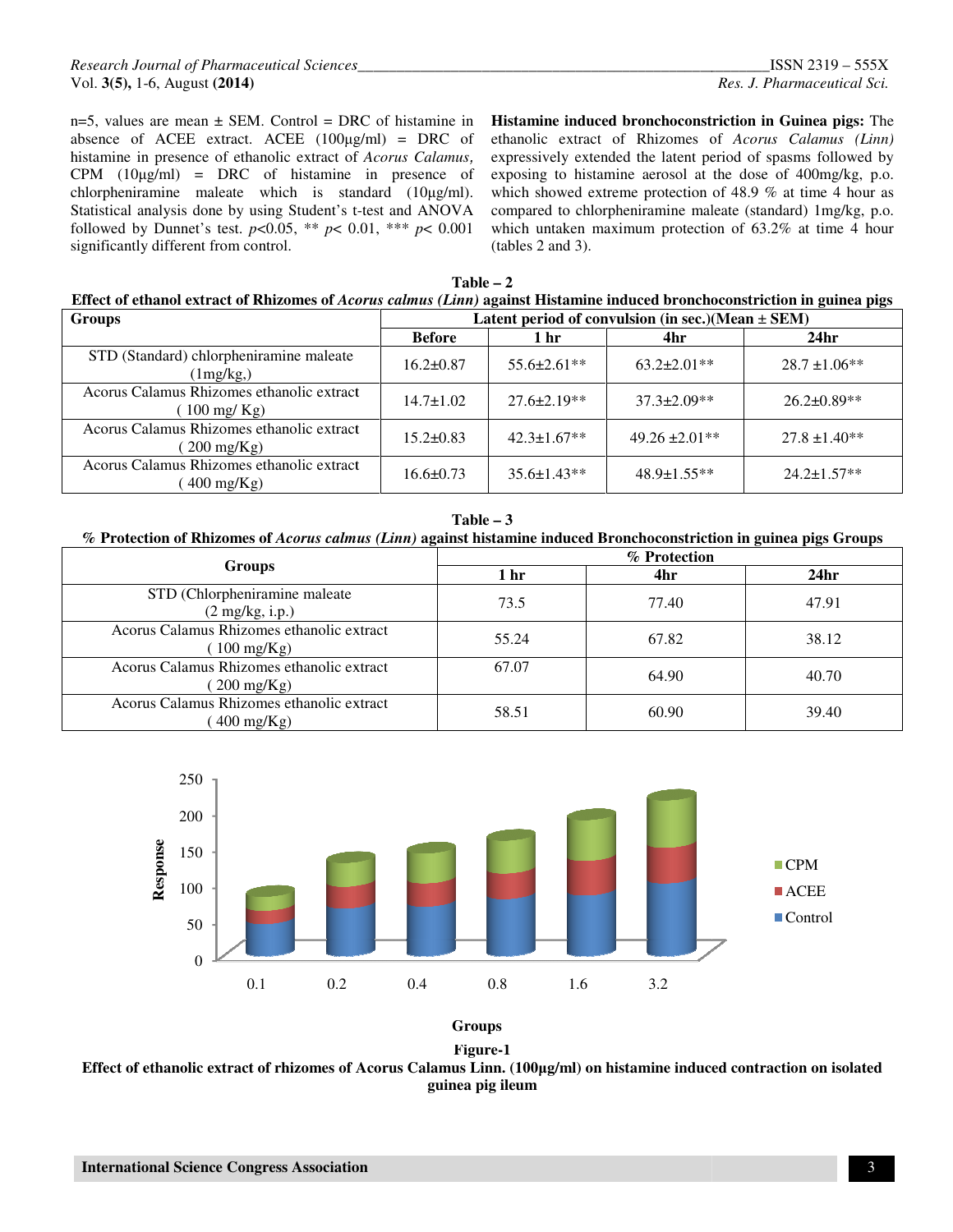

Effect of ethanolic extract of rhizomes of Acorus calamus (Linn) against Histamine induced bronchoconstriction in guinea<br>pigs **Figure-2** 



**Figure-3**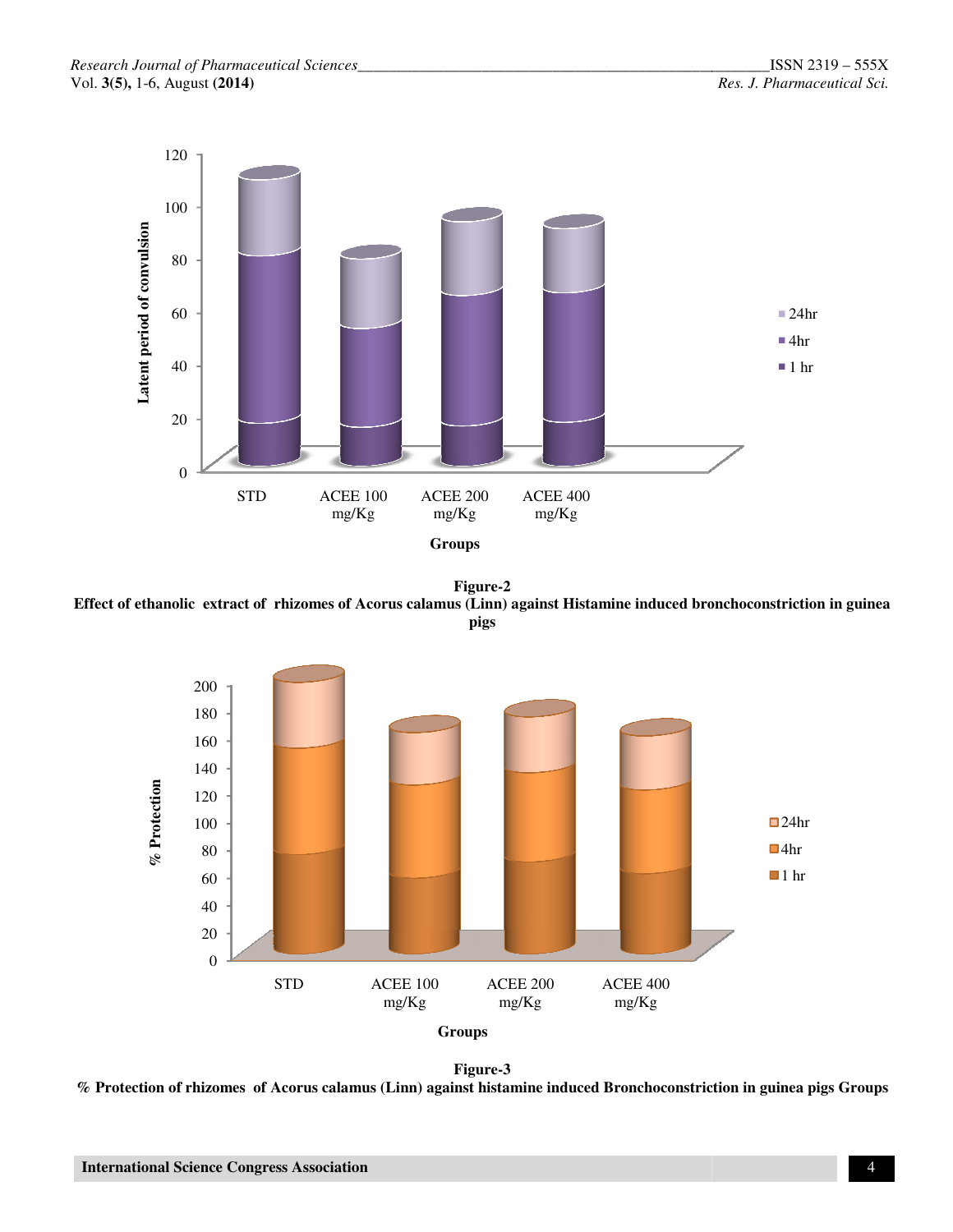Asthma is an allergic disease with the utmost clinical and economic effect is an allergic and inflammatory outward sign of respiratory disorders. Asthma is a respiratory disease. The illness and mortality of the disease it a worldwide concern. The symptoms of bronchial asthma is characterized by wide blowout narrowing of the bronchial tube due to contraction of the smooth muscle in reply to stimuli subsequently in the release of histamine. Ileum of Guinea pig is used for screening antihistaminic activity. The  $H<sup>T</sup>$  receptors after stimulation produces well-ordered dose related contraction of isolated Guinea pig ileum . In the current study, *Acorus Calamus (Linn)* (100 µg/ml) significantly inhibited the histamine induced contraction of isolated guinea-pig ileum preparation indicating its  $H<sup>1</sup>$  receptor antagonistic activity and supports the antiasthmatic properties of the plant.

Bronchoconstriction induced by Histamine is the an immunological model of antigen induced airway obstruction. Histamine when inhaled causes hypoxia and leads to spasm in Guinea pigs and causes very strong smooth muscle contraction and capillary dilation in cardiovascular system. Bronchodilators can delay the occurrence of these symptoms. The study resulted in deep-rooted the bronchodilator properties of the plant, justifying its claiming in the treatment of asthma<sup>15-18</sup>.

In asthma mostly drugs effective are steroid. Phytochemically the plant discloses the presence of steroidal, flavonoids, nucleus in form of triterpenoids as well various saponin glycosides. The antiasthmatic activity showed by the plant may be because of these chemical moieties. However this claim demands for further research and the studies are infact underway to isolate and characterize the active principles responsible for the antiasthamatic activity.

Asthma is essentially characterized by the restriction of obstruction tracheal muscle. The disorder of bronchial asthma is characterized by wide spread narrowing of the bronchial tube due to contraction of the smooth muscle in response to stimuli causing in the release of chemical mediators such as histamine<sup>19,20</sup>.

# **Conclusion**

Current study resolved that *Acorus Calamus (Linn)* ethanolic extract possess highly substantial anti-asthmatic activity by significantly inhibited the histamine induced broncho constriction of guinea pig representing its H1 receptor antagonistic activity and support the plants by its anti-asthmatic properties. The results obtained in the study will provide basic data for further progress and application of these plants.

# **References**

**1.** Achliya G.S., Wadodkar S.G., and Dorle A. K. Evaluation of CNS activity of Bramhi Ghrita, *Indian J. Pharmacol*., **37,** 33-36 (**2005**)

- **2.** Aqil F., and Ahmad I., Antibacterial properties of traditionally used Indian medicinal plants, Methods Find, *Exp. Clin. Pharmacol.*, **29,** 79-92 (**2007**)
- **3.** Elaya R. A., Vijayalakshmi M., and Devalara G., *Acorus calamus* linn.: Chemistry and Biology, *Res. J. Pharm. and Tech.,* **2 (2),** 256-261 (**2009)**
- **4.** Harish M.S., Nagur M., and Badami S., Antihistaminic and mast cell stabilizing activity of Striga orobanchioide, *J Ethnopharmacol,* **76**, 197-200 (**2001)**
- **5.** Bigoniya1 P., Shukla A., Agrawal G.P. and Rana A.C., Pharmacological Screening of *Wrightia tinctoria* Bark Hydro-Alcoholic Extract, *Asian J. Exp. Sci.,* **22( 3),** 235- 244 (**2008)**
- **6.** Afreen A., Kashyap P., Sawarkar H., Deshmukh V., Upadhyay A. and Pal S., In- vitro and In- vivo Models for Evaluation of Anti-Asthmatic Activity: A Review, *International Journal of Herbal Drug Research***, I(1),** 19-27 **(2011**)
- **7.** Surendra A., Pusapati M.R. and Harish M.S., Antiasthmatic Activity Of Aqueous Extract Of Pistacia Integerrima Galls, *International Journal of Pharmacy and Pharmaceutical Sciences*, **5(2),** 116-121( **2013**)
- **8.** Kumar D., Bhujba S. S., Deoda R. S., and Mudgade S. C., *In-vitro* and *In-vivo* Antiasthmatic Studies *Ailanthus excelsa* Roxb. on of Guinea Pigs*, Journal of scientific research*, **2(1),** 196-202 (**2010)**
- **9.** Kulkarni S.K. Hand book of experimental pharmacology, Vallabh Prakashan, New Delhi, II Edn, 22. **(1979)**
- **10.** Tejas P. and Samir S., Anti asthmatic activity of aqueous extract of Myrica nagi bark, *Journal of Current Pharmaceutical Research,* **10 (1),** 34-39 **(2012)**
- **11.** Kajaria D., Kajaria A., Tripathi J. S., and Tiwari S.K, In-Vitro and In-Vivo Assessment of Anti-Asthmatic Activity of Polyherbal Ayurvedic Drug, *Journal of Pharmacy and Biological Sciences,* **6( 3)**, 60-70 (**2013)**
- **12.** Stephen O Okpo, Gerald I Eze, Ifeanyi H Ajaanonwu1, Ogochukwu L Ijei,Dickson O Uwaya, Viona Ologe, Evaluation of the Anti-asthma Activity of Aqueous Root,Bark Extract of *Ficus exasperata* Vahl (Moraceae), *International Journal of Health Research*, **5(1)**, 5-12 (**2012)**
- **13.** Sharma P., Hullatti K.K., Kuppasth I.J. and Sharma S., Studies on Anti-Asthmatic Property Of *Cyamopsis Tetragonoloba* (L.) Taub. Leaf Extracts, *Journal of Natural Remedies*, **10(1),** 81–86 **(2010)**
- **14.** Garg M and Garg C, Effect of Phyllanthus Urinaria in Biochemical Profile of Experimental Hyperglycemic Albino Rats, *es. J. Pharmaceutical Sci,* **1(1),** 2-5**(2012)**
- **15.** Sharma A., Bhatia S., Kharya M.D., Gajbhiye V., Ganesh N.A.G., Namdeo K.R. and Mahadik, Anti-inflammatory and analgesic activity of different fractions of *Boswellia*